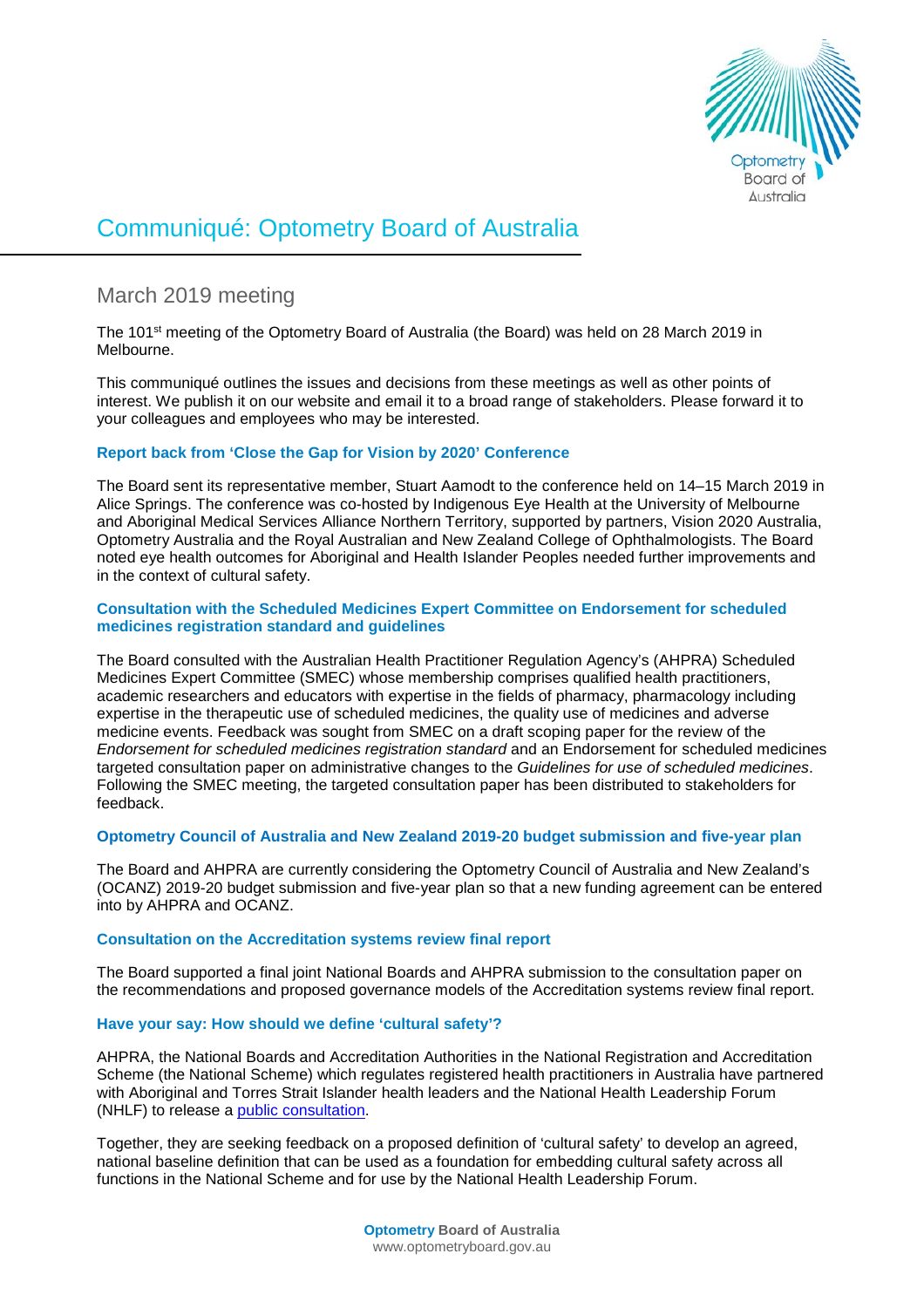In total, there are 44 organisations represented in this consultation, which is being coordinated by the Aboriginal and Torres Strait Islander Health Strategy Group (the Strategy Group), which is convened by AHPRA, and the NHLF.

The consultation is a continuation of the work by the National Scheme's Strategy Group that has achieving health equity for Aboriginal and Torres Strait Islander Peoples as its overall goal. Members of the Group include Aboriginal and Torres Strait Islander health leaders and members from AHPRA, National Boards, Accreditation Authorities and NSW Councils.

The six-week consultation is open to the public. Everyone interested in helping to shape the definition of 'cultural safety' that will be used in the National Scheme and by NHLF members is warmly invited to share their views.

The [consultation](https://www.ahpra.gov.au/News/Consultations.aspx) is open until 5pm AEST, Wednesday 15 May 2019.

Help define this important term for the National Scheme. For more information read the [media release](https://www.ahpra.gov.au/News/2019-04-03-cultural-safety.aspx) on the AHPRA website.

#### **Titles in health advertising – how to get it right**

AHPRA and National Boards have published a new resource to help practitioners understand their legal obligations when using titles in health advertising.

The titles tool addresses the uncertainty some practitioners might have around this issue and outlines some of the common pitfalls that can result in titles being considered misleading under the National Law<sup>1</sup>.

Misuse of a protected title, specialist title or endorsements is an offence under sections 113–119 of the National Law or may constitute behaviour for which health, conduct or performance action may be taken against a registered health practitioner under Part 8 of the National Law. However, advertisers should also be aware that while use of some titles may not necessarily breach title protections under sections 113– 119, they may be considered false, misleading or deceptive under the advertising provisions in the National Law (section 133).

The titles tool is the latest in a series of [resources and support materials](http://www.ahpra.gov.au/Publications/Advertising-resources/Check-and-correct.aspx) developed to help health practitioners, healthcare providers and other advertisers of regulated health services check and correct their advertising so it complies with the National Law. The [titles tool](https://www.ahpra.gov.au/Publications/Advertising-resources/Check-and-correct/Titles.aspx) is available in the *Advertising resources* section of the AHPRA website.

1 The Health Practitioner Regulation National Law, as in force in each state and territory (the National Law).

#### **COAG Health Council communiqué**

The COAG Health Council met on Friday 8 March in Adelaide. Items of relevance included a plan to develop a medical workforce strategy, a briefing on the Dental Board of Australia's proposed revised scope of practice standard, cultural safety for health professionals, and options for a nationally consistent approach to the regulation of spinal manipulation of children. A copy of the communique can be accessed [here.](https://www.coaghealthcouncil.gov.au/Portals/0/Final%20CHC%20Communique%20080319_1.pdf)

#### **Are your contact details up to date?**

It is important that your contact details are up to date to receive renewal reminders from AHPRA and information from the Board. You can check your details via the [Login icon](https://www.ahpra.gov.au/) at the top right of the AHPRA website. Email accounts need to be set to receive communications from AHPRA and the Board to avoid misdirection to an account junk box.

#### **Follow AHPRA on social media**

Connect with AHPRA on **Facebook, [Twitter](https://twitter.com/AHPRA) or [LinkedIn](https://www.linkedin.com/company/australian-health-practitioner-regulation-agency)** to receive information about important topics for your profession and participate in the discussion.